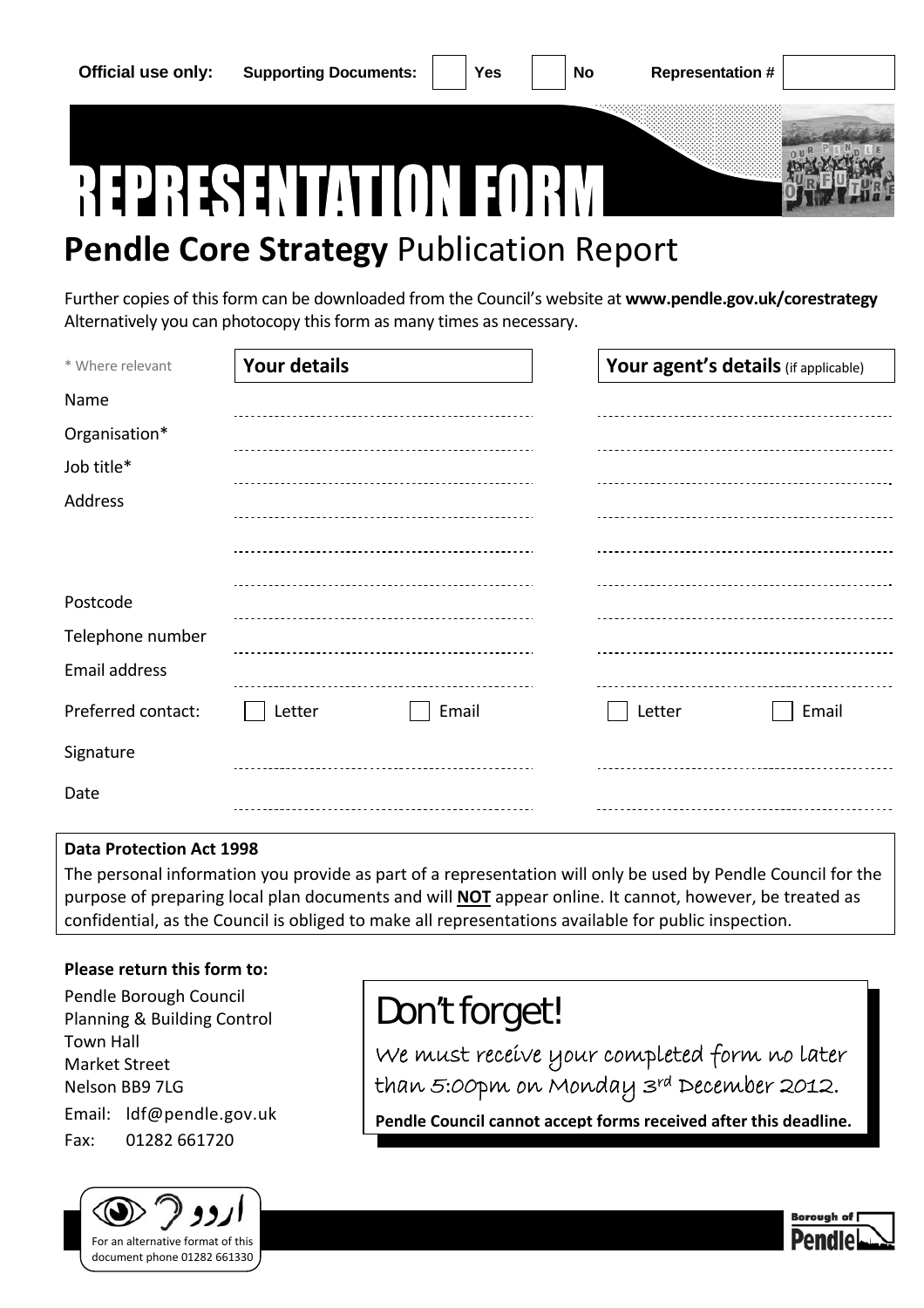## **YOUR REPRESENTATION**

#### **IMPORTANT NOTE:**

- For each question, please tick only **ONE** of the available options.
- Please complete a separate sheet for **EACH** of your comments.
- Please refer to the accompanying guidance notes for an explanation of the terms used.

YES NO

## 1 **Do you consider the Core Strategy to be legally compliant?**

## 2 **Do you consider the Core Strategy to be sound?**

|  | YES     NO |  |
|--|------------|--|
|--|------------|--|

#### **IMPORTANT NOTE:**

- If you have answered **YES** to both Questions 1 and 2, please go to **Question 6.**
- If you have answered **NO** to either Question 1 or 2, please go to **Question 3.**

### 3 **Why do you believe the Core Strategy is NOT legally compliant, or sound?**

| It is not  positively prepared<br>A        | <b>IMPORTANT NOTE:</b>                                                       |
|--------------------------------------------|------------------------------------------------------------------------------|
| It is not  justified<br>B                  | • Tick only one option.                                                      |
| It is not  effective                       | • A separate sheet should be completed<br>if you wish to raise more than one |
| It is not  consistent with national policy | concern.                                                                     |

### 4 **What is your particular concern?**

| Which part of the Core Strategy are you commenting on?<br>A                                                                                                                                                                                                                                                                                                                                                                                                             |           |                 |
|-------------------------------------------------------------------------------------------------------------------------------------------------------------------------------------------------------------------------------------------------------------------------------------------------------------------------------------------------------------------------------------------------------------------------------------------------------------------------|-----------|-----------------|
| Page                                                                                                                                                                                                                                                                                                                                                                                                                                                                    | Paragraph | Table<br>Figure |
| Policy                                                                                                                                                                                                                                                                                                                                                                                                                                                                  | Other     |                 |
| • There will not normally be another opportunity to make further representations.<br>• Following this consultation, further submissions will only be invited by the Inspector, based on the<br>matters and issues he/she identifies for examination.<br>• Your answers to 4B and 4C (below) should, therefore, describe ALL the information, evidence and<br>supporting documentation you are relying on to justify your representation and any suggested<br>change(s). |           |                 |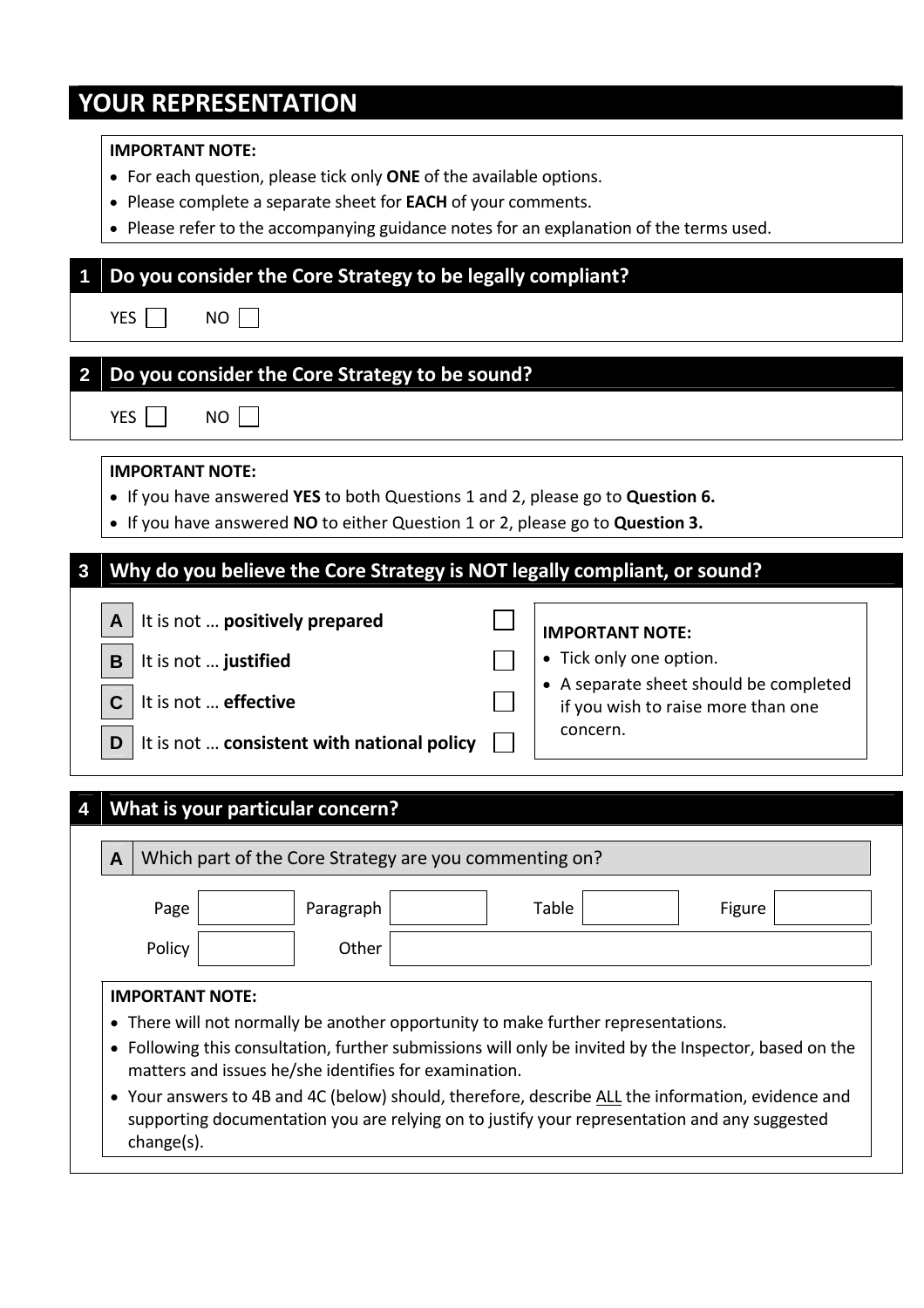| B           | Why do you feel that this part of the Core Strategy is not legally compliant, or sound? |
|-------------|-----------------------------------------------------------------------------------------|
|             |                                                                                         |
|             |                                                                                         |
|             |                                                                                         |
|             |                                                                                         |
|             |                                                                                         |
|             |                                                                                         |
|             | Continue on a separate sheet, or expand this box, as necessary.                         |
| $\mathbf C$ | What changes do you consider necessary, in order to make the Core Strategy              |
|             | legally compliant, or sound?                                                            |
|             | It would be helpful if you could suggest revised wording for any policy or text.<br>٠   |
|             | • Please be as precise as possible.                                                     |
|             |                                                                                         |
|             |                                                                                         |
|             |                                                                                         |
|             |                                                                                         |
|             |                                                                                         |
|             |                                                                                         |
|             | Continue on a separate sheet, or expand this box, as necessary.                         |
| <b>YES</b>  | consultation process for the Core Strategy?<br><b>NO</b>                                |
|             | If NO, briefly explain why you did not do so.                                           |
|             |                                                                                         |
|             |                                                                                         |
|             |                                                                                         |
|             |                                                                                         |
|             |                                                                                         |
|             |                                                                                         |
|             | Continue on a separate sheet, or expand this box, as necessary.                         |
|             | Please provide any additional comments in support of your representation.               |
|             |                                                                                         |
|             |                                                                                         |
|             |                                                                                         |
|             |                                                                                         |
|             |                                                                                         |
|             |                                                                                         |
|             |                                                                                         |
|             | Continue on a separate sheet, or expand this box, as necessary.                         |